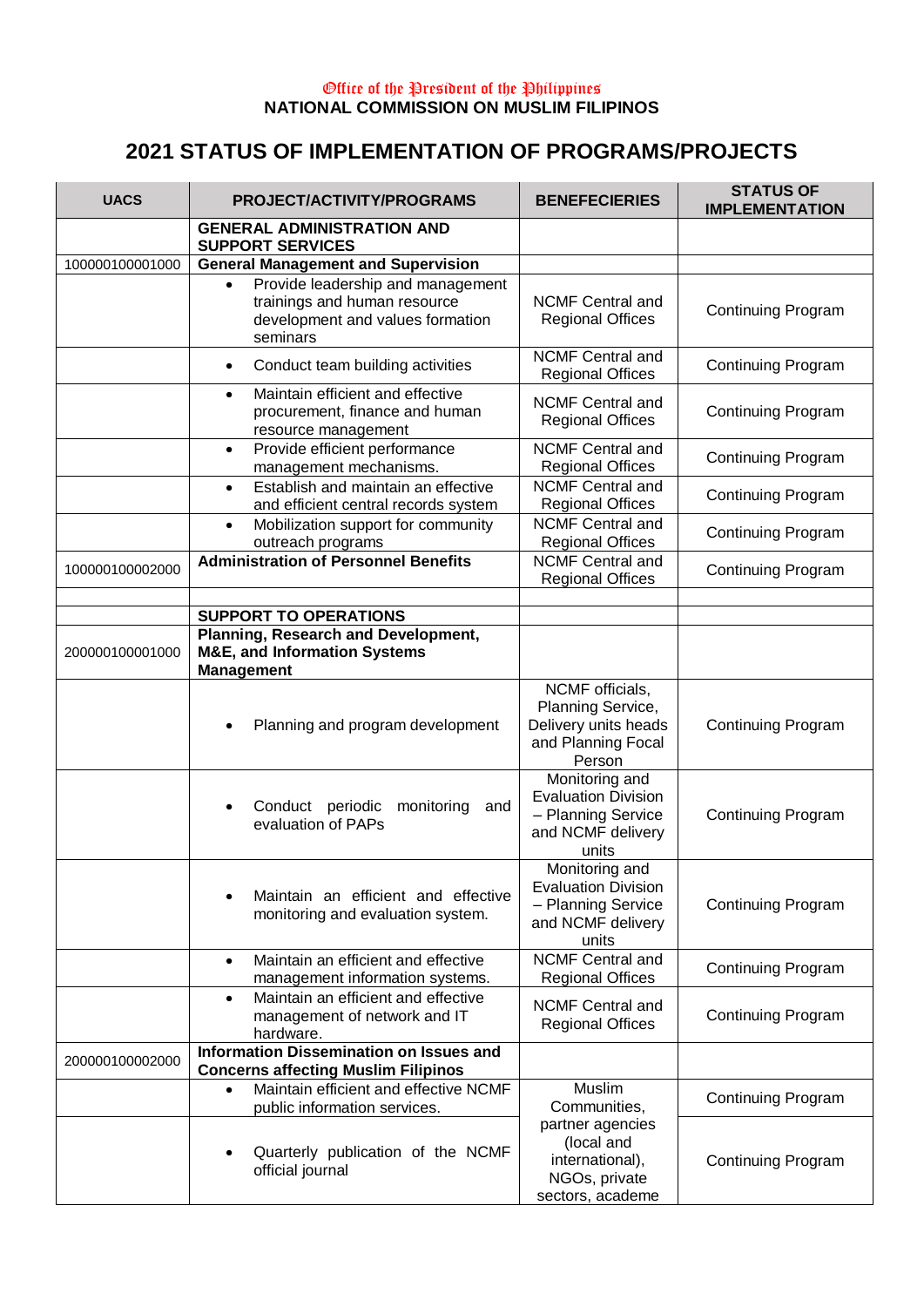| <b>UACS</b>     | PROJECT/ACTIVITY/PROGRAMS                                                                                                                                                                              | <b>BENEFECIERIES</b>                                                    | <b>STATUS OF</b><br><b>IMPLEMENTATION</b> |
|-----------------|--------------------------------------------------------------------------------------------------------------------------------------------------------------------------------------------------------|-------------------------------------------------------------------------|-------------------------------------------|
|                 |                                                                                                                                                                                                        | and other<br>concerned partners                                         |                                           |
|                 | Provide document and identification<br>$\bullet$<br>card for Muslim Filipinos                                                                                                                          | <b>Muslim Filipinos</b>                                                 | <b>Continuing Program</b>                 |
| 200000100003000 | <b>Policy and Advisory Services</b>                                                                                                                                                                    |                                                                         |                                           |
|                 | Consultation/Public hearings with<br>$\bullet$<br>Muslim constituents                                                                                                                                  | <b>Muslim Filipinos</b>                                                 | <b>Continuing Program</b>                 |
|                 | Provide policy direction to the<br>$\bullet$<br>Commission                                                                                                                                             | <b>NCMF Central and</b><br><b>Regional Offices</b>                      | <b>Continuing Program</b>                 |
|                 | Recommend to the President<br>$\bullet$<br>possible policy for the well-being of<br><b>Muslim Filipinos</b>                                                                                            | <b>Muslim Filipinos</b>                                                 | <b>Continuing Program</b>                 |
|                 | En Banc and Executive Meetings<br>$\bullet$                                                                                                                                                            | <b>NCMF Central,</b><br><b>Regional Offices</b><br>and Muslim Filipinos | <b>Continuing Program</b>                 |
| 310000000000000 | OO1 - Muslim Culture, Traditions, and<br><b>Cultural Centers and Institutions</b><br><b>Preserved, Developed and Strengthened</b>                                                                      |                                                                         |                                           |
| 310100000000000 | <b>SOCIO-CULTURAL PROGRAM</b>                                                                                                                                                                          |                                                                         |                                           |
| 310100100001000 | <b>Administration and Supervision of Hajj</b><br><b>Operations</b>                                                                                                                                     |                                                                         |                                           |
|                 | Conduct<br>the<br>Hajj<br>Awareness<br>Program.                                                                                                                                                        | Muslim Filipino<br>Pilgrims                                             | <b>Continuing Program</b>                 |
|                 | Hold interactive dialogues with sheiks<br>$\bullet$<br>and other stakeholders.                                                                                                                         | Muslim Filipino<br>Pilgrims                                             | <b>Continuing Program</b>                 |
|                 | Conduct series of Hajj missions with<br>$\bullet$<br>the Ministry of Hajj in the KSA.                                                                                                                  | Muslim Filipino<br>Pilgrims                                             | <b>Continuing Program</b>                 |
|                 | Provide travel documentation<br>and<br>$\bullet$<br>accommodation<br>assistance<br>to<br>prospective Muslim Filipino pilgrims.                                                                         | Muslim Filipino<br>Pilgrims                                             | <b>Continuing Program</b>                 |
|                 | Provide comprehensive assistance to<br>$\bullet$<br>Muslim Filipino pilgrims while on Hajj<br>in KSA.                                                                                                  | Muslim Filipino<br>Pilgrims                                             | <b>Continuing Program</b>                 |
| 310100100002000 | Institutional support, development and<br>promotion for Madrasah Education,<br>Shari'ah program and Qur'an<br>competitions                                                                             |                                                                         |                                           |
|                 | Oversee the conduct of local Qur'an<br>$\bullet$<br>reading competitions (QRCs) in the<br>municipal, provincial, regional and<br>national levels.                                                      | Muslim Filipino<br>communities                                          | <b>Continuing Program</b>                 |
|                 | Support the participation of national<br>$\bullet$<br>QRC winners in international QRCs                                                                                                                | <b>NQRC Winners</b>                                                     | <b>Continuing Program</b>                 |
|                 | <b>Conduct Shariah training seminars</b><br>$\bullet$                                                                                                                                                  | Muslim Filipino<br>communities                                          | <b>Continuing Program</b>                 |
|                 | <b>Conduct Shariah Pre-Bar review</b>                                                                                                                                                                  | Muslim Filipino<br>communities                                          | <b>Continuing Program</b>                 |
|                 | Coordinate with the Supreme Court<br>$\bullet$<br>on Shariah Bar Examination                                                                                                                           | Muslim Filipino<br>communities                                          | <b>Continuing Program</b>                 |
|                 | Provide<br>madaris<br>assistance<br>to<br>$\bullet$<br>registration and recognition                                                                                                                    | <b>Traditional Madaris</b>                                              | <b>Continuing Program</b>                 |
|                 | Coordinate with concerned agencies<br>$\bullet$<br>donor<br>entities<br>and<br>for<br>the<br>modernization<br>upgrading<br>and<br>оf<br>madaris<br>education<br>facilities<br>and<br>reading materials | Muslim Filipino<br>communities                                          | <b>Continuing Program</b>                 |
|                 | Provide support for the adaptation of<br>$\bullet$<br>unified curriculum for traditional<br>madaris.                                                                                                   | Muslim Filipino<br>communities                                          | <b>Continuing Program</b>                 |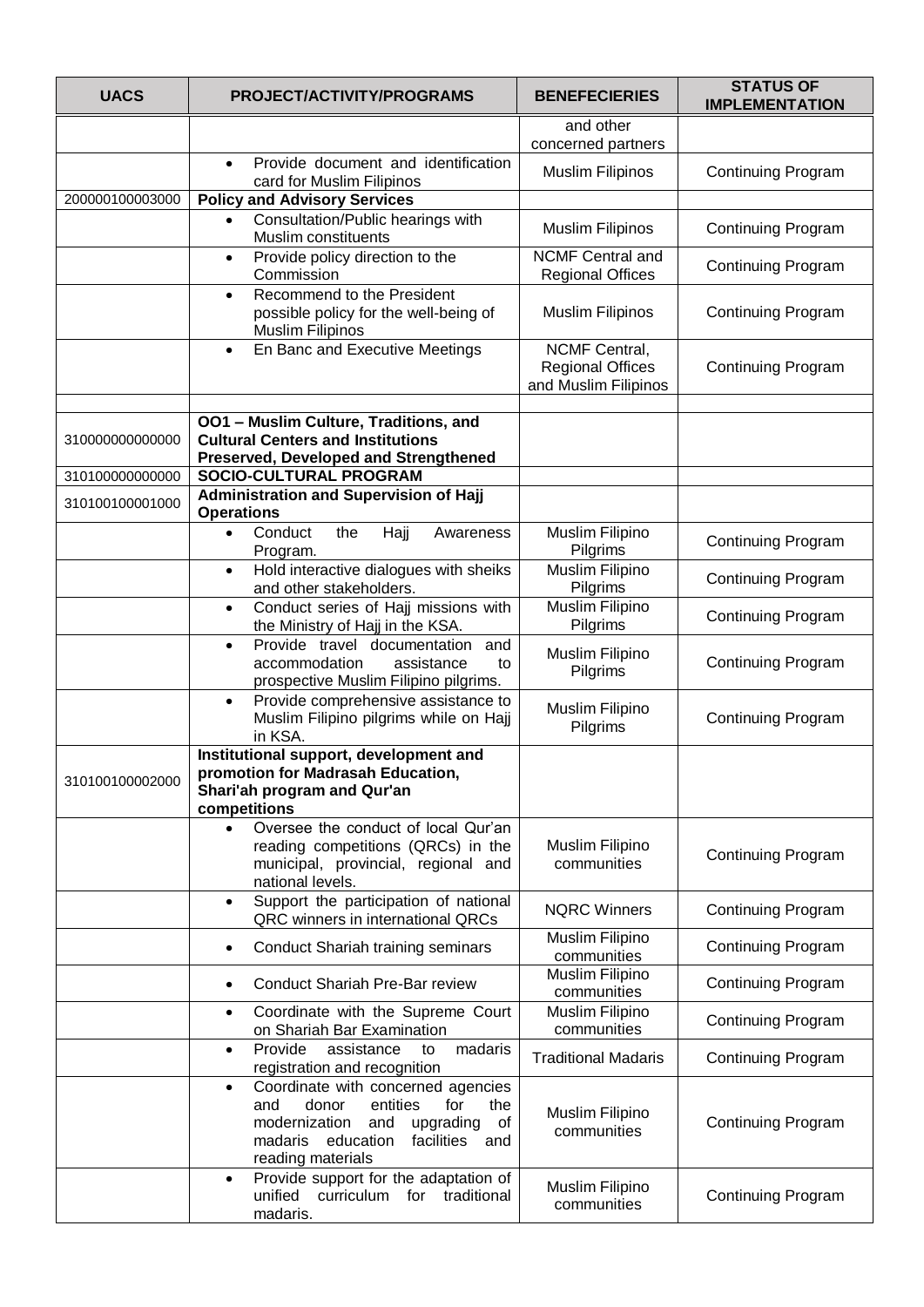| <b>UACS</b>     | PROJECT/ACTIVITY/PROGRAMS                                                                                                                                                                    | <b>BENEFECIERIES</b>                                             | <b>STATUS OF</b><br><b>IMPLEMENTATION</b> |
|-----------------|----------------------------------------------------------------------------------------------------------------------------------------------------------------------------------------------|------------------------------------------------------------------|-------------------------------------------|
| 310100100003000 | Promotion, development, management<br>and preservation of Muslim cultural<br>centers, heritage, holidays, festivities and<br>cultural activities                                             |                                                                  |                                           |
|                 | Provide assistance and support to<br>Muslim cultural centers, cultural<br>practitioners and performers.                                                                                      | Muslim Filipino<br>communities                                   | <b>Continuing Program</b>                 |
|                 | Provide assistance and support to the<br>$\bullet$<br>celebration and observance of Muslim<br>cultural festivities                                                                           | Muslim Filipino<br>communities                                   | <b>Continuing Program</b>                 |
| 320000000000000 | <b>OO2 - Access and Enjoyment of Social</b><br><b>Services and Economic Opportunities for</b><br><b>Muslim Filipinos Improved and</b><br>Regularized                                         |                                                                  |                                           |
| 320100000000000 | <b>SOCIO-ECONOMIC PROGRAM</b>                                                                                                                                                                |                                                                  |                                           |
| 320100100001000 | Promotion, development and<br>management of Endowment services                                                                                                                               |                                                                  |                                           |
|                 | Identify<br>profile<br>endowment<br>and<br>٠<br>properties                                                                                                                                   | Awgaf<br>Administrators /<br>Muslim Filipino<br>communities      | <b>Continuing Program</b>                 |
|                 | Establish and maintain endowment<br>funds                                                                                                                                                    | Awqaf<br>Administrators /<br>Muslim Filipino<br>communities      | <b>Continuing Program</b>                 |
| 320100100002000 | Promotion and development of Muslim<br><b>Micro and Small Enterprise (MSEs)</b>                                                                                                              |                                                                  |                                           |
|                 | Provide appropriate livelihood and<br>$\bullet$<br>skills<br>training<br>to<br>cooperative<br>members, out-of-school youth and the<br>unemployed<br>Muslim<br>Filipino<br>in<br>communities. | Muslim Filipino<br>communities                                   | <b>Continuing Program</b>                 |
|                 | Provide technical<br>assistance<br>to<br>$\bullet$<br>Muslim Filipino cooperatives and<br>traders.                                                                                           | Muslim Filipino<br>communities                                   | <b>Continuing Program</b>                 |
|                 | periodic<br>consultations<br>Conduct<br>with<br>Filipino<br>dialogues<br>Muslim<br>traders/business.                                                                                         | Muslim Filipino<br>communities                                   | <b>Continuing Program</b>                 |
|                 | Strengthen<br>cooperation<br>with<br>$\bullet$<br>concerned NGO's and GFI's.                                                                                                                 | Muslim Filipino<br>communities                                   | <b>Continuing Program</b>                 |
|                 | Facilitate<br>establishment<br>the<br>and<br>$\bullet$<br>promotion of Islamic<br>Finance and<br>Banking in the country                                                                      | Muslim Filipino<br>communities                                   | <b>Continuing Program</b>                 |
| 320100100003000 | Promotion and development of Halal                                                                                                                                                           |                                                                  |                                           |
|                 | Provide technical assistance to Halal<br>$\bullet$<br>certifying bodies.                                                                                                                     | <b>Halal Certifying</b><br>bodies / Companies<br>/ organizations | <b>Continuing Program</b>                 |
|                 | Continue the establishment<br>and<br>$\bullet$<br>of<br>strengthening<br>linkages<br>and<br>cooperation with concerned entities<br>on Halal development here and<br>abroad.                  | Muslim Filipino<br>communities                                   | <b>Continuing Program</b>                 |
|                 | Continue advocacy and awareness<br>$\bullet$<br>campaign on Halal.                                                                                                                           | Muslim Filipino<br>communities                                   | <b>Continuing Program</b>                 |
| 32020000000000  | <b>SOCIAL PROTECTION PROGRAM</b>                                                                                                                                                             |                                                                  |                                           |
| 320200100001000 | <b>Support and assistance to Muslim</b>                                                                                                                                                      |                                                                  |                                           |
|                 | education and advocacy program                                                                                                                                                               |                                                                  |                                           |